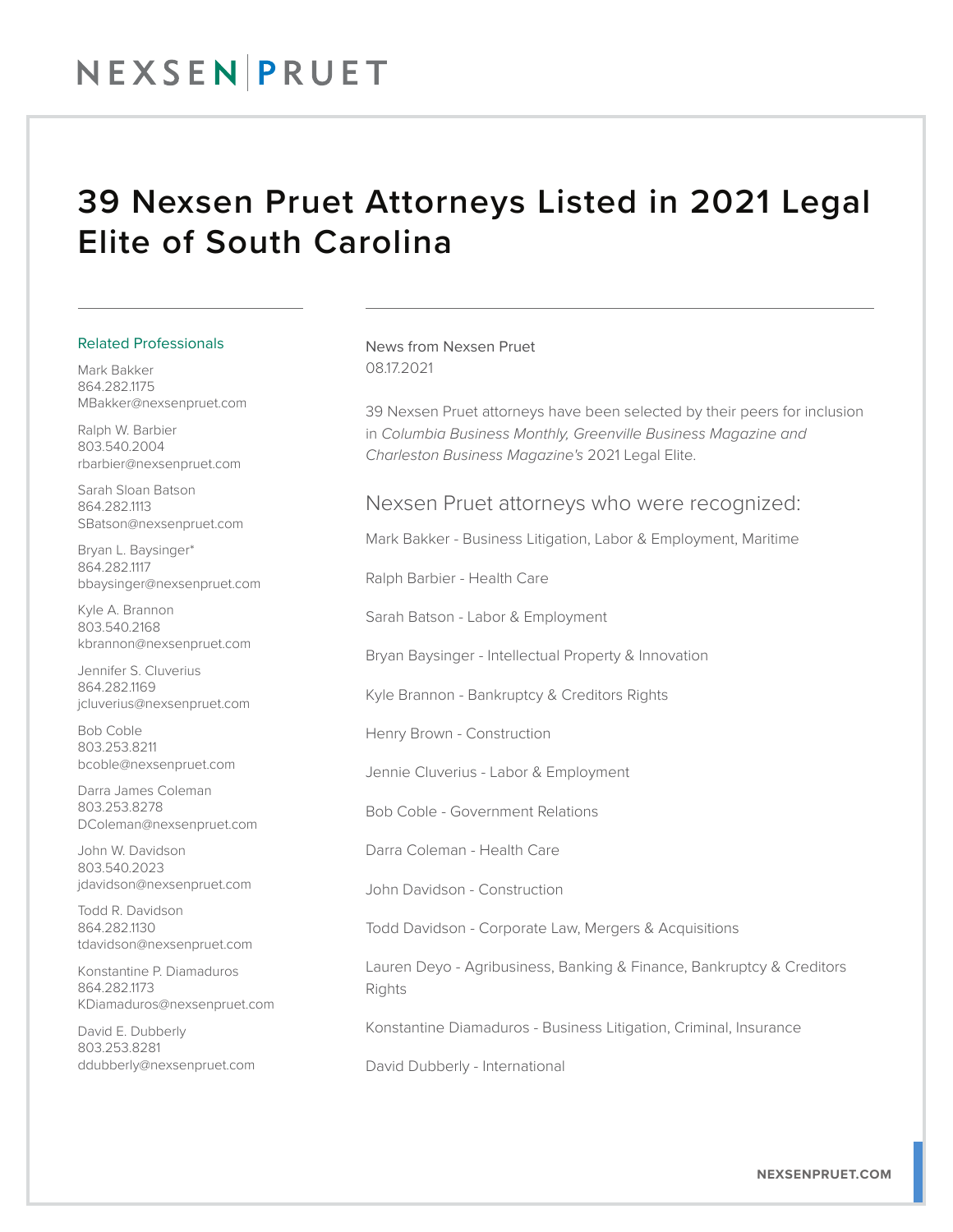# NEXSEN PRUET

C. Jones DuBose, Jr. 803.540.2086 jdubose@nexsenpruet.com

David Gossett (864) 282-1123 dgossett@nexsenpruet.com

Suzanne Grigg 803.540.2114 sgrigg@nexsenpruet.com

Joan W. Hartley 803.540.2129 jhartley@nexsenpruet.com

Jennifer J. Hollingsworth 803.540.2112 jhollingsworth@nexsenpruet.com

Michael Jordan 864.282.1157 mjordan@nexsenpruet.com

Mark Knight 803.253.8245 mknight@nexsenpruet.com

Tommy Lavender 803.253.8233 tlavender@nexsenpruet.com

James G. Long III 803.253.8224 jlong@nexsenpruet.com

Dennis J. Lynch 803.540.2056 dlynch@nexsenpruet.com

Angus H. Macaulay 803.253.8279 amacaulay@nexsenpruet.com

Andrew A. Mathias 864.282.1195 amathias@nexsenpruet.com

Burnet R. Maybank III 803.540.2048 bmaybank@nexsenpruet.com

Mark C. Moore 803.540.2146 MMoore@nexsenpruet.com

Michael A. Parente 803.253.8247 mparente@nexsenpruet.com Jones Dubose - Corporate Law, Mergers & Acquisitions

David Gossett - Agribusiness, Banking & Finance, Corporate Law, Mergers, & Acquisitions

Suzie Grigg - Bankruptcy & Financial Services

Joan Hartley - Environmental

Jennifer Hollingsworth - Health Care

Mike Jordan - Retail & Consumer Products

Mark Knight - Corporate Law, Mergers & Acquisitions

Tommy Lavender - Environmental

Jimmy Long - Personal Injury

Dennis Lynch - Business Litigation

Angus Macaulay - Labor & Employment

Andrew Mathias - Business Litigation

Burnie Maybank - Government Relations

Mark Moore - Criminal

Michael Parente - Criminal

Jim Price - Banking & Finance

Christy Rogers - Labor & Employment

Sally Rogers - Government Relations

Todd Serbin - Intellectual Property & Innovation, International

Mary Shahid - Environmental

Kirsten Small - Antitrust

Joel Stoudenmire - Corporate Law, Merges & Acquisitions, Tax & Estate Planning